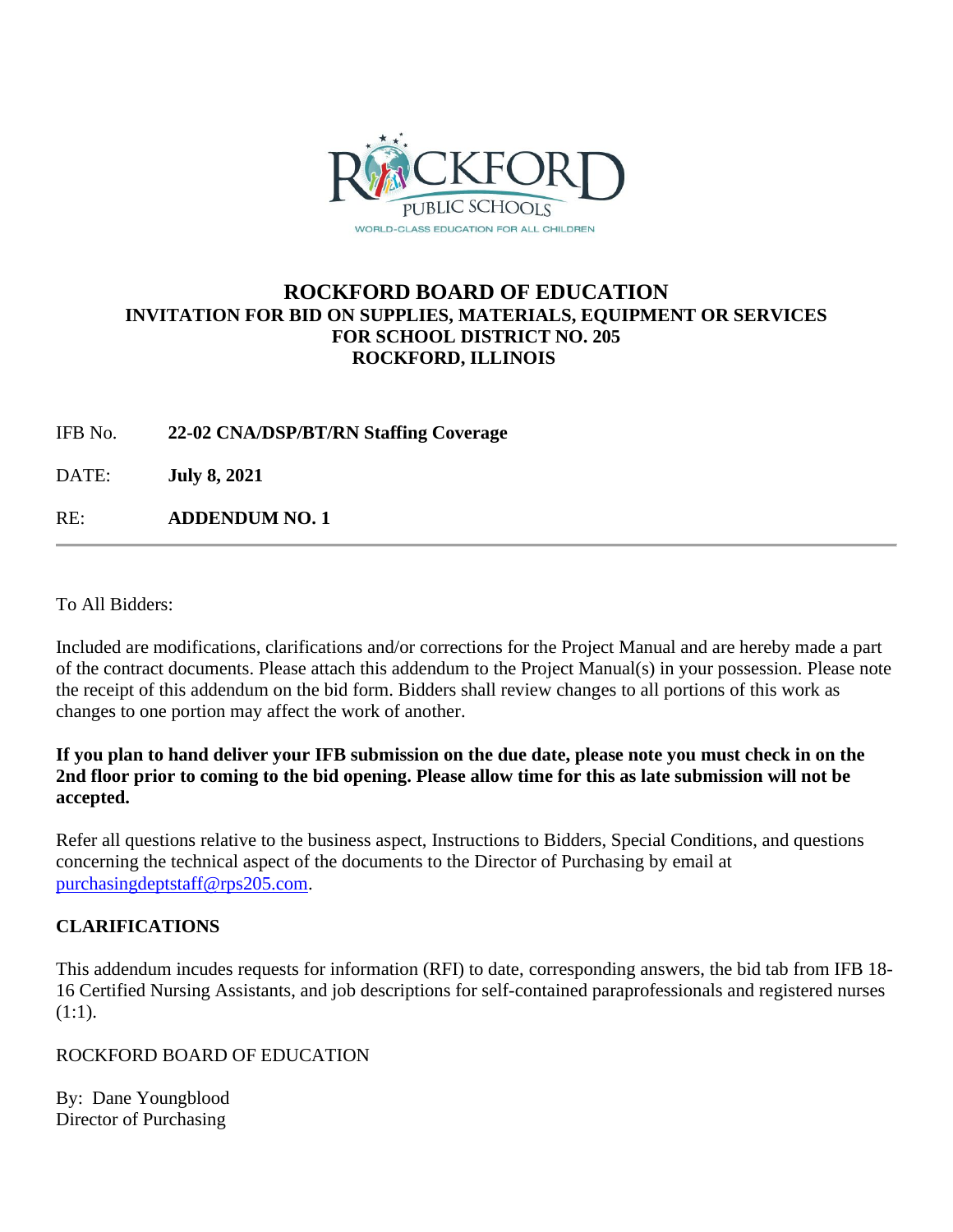### **CLARIFICATIONS**

Below are requests for information (RFI) to date and corresponding answers.

- 1. Can you confirm the method of submission? Is this to be submitted via Bonfire or a hard-copy sent via courier?
	- a. Bids can be submitted electronically through Bonfire or submitted as a hard copy. Hard copies may be dropped off in person or mailed to the address in the bid packet. All bids must be sealed and turned in prior to 2:00 PM on Tuesday, July 20, 2021.
- 2. Are you currently working with any agencies providing CNA/DSP/BT/RN services to you district and if so, who are they?
	- a. Yes, Maxim Healthcare.
- 3. What are the current hourly rates for CNA/DSP/BT/RN? a. We are currently paying \$21.00 per hour four CNA and DSP services only.
	-
- 4. Do you require resumes of potential CNA/DSP/BT/RN to be included in our IFB? a. No.
- 5. To confirm, the only documents necessary for our proposal submission are listed on the "Required Bid Forms Check List"?
	- a. Correct.
- 6. Do you require any additional information or narrative about our organization when submitting our proposal?
	- a. No.
- 7. Can you clarify what is needed for the "Performance Bond (100% of Contract)" prior to starting work? What is the amount and instructions for securing this performance bond?
	- a. Performance bonds should be obtained from your insurance carrier in the amount of your total bid.
- 8. How many workdays are in a typical school year?
	- a. There are typically 174 days of attendance.
- 9. How many hours are in a typical school day?
	- a. There are approximately 6.5 to 7.0 hours in a typical school day.
- 10. Do you anticipate awarding to one or multiple vendors?
	- a. The District may award the bid to one or multiple vendors.
- 11. How will vendors be notified of award?
	- a. Awarded vendor(s) will be notified by email the day after Board approval.
- 12. What is the duration of the contract and how many renewals are there?
	- a. The contract will have an initial three-year term with two, on-year optional renewals.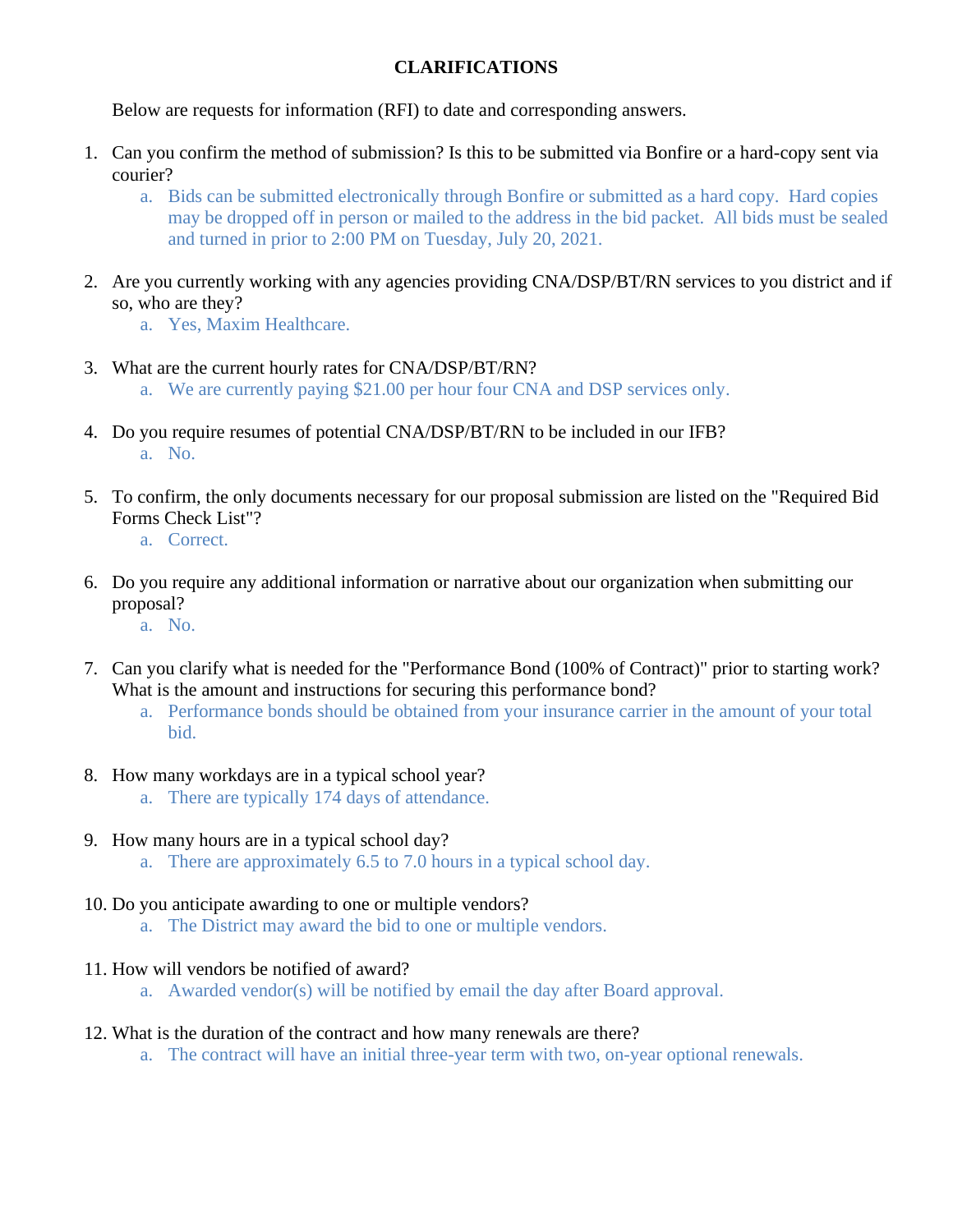- 13. Are we required to provide any technology to contracted staff (i.e. laptops, printers, access to tele services)?
	- a. No.
- 14. Is there a penalty for not providing substitute coverage?
	- a. An awarded vendor may be found in breach of contract for not providing the necessary substitute coverage.
- 15. What are the expectations for substitute coverage when a CNA/DSP/BT/RN calls out for the day?
	- a. Daily absence coverage is not covered under this contract.
- 16. Will there be a pre-proposal conference for this IFB?
	- a. No.
- 17. What specific employees are you wanting listed on your clearance form?
	- a. Any employee who will be entering school buildings or interacting with children should be listed on the Certified Cleared Employee form. If you do not yet know who those employees may be, please note that and otherwise complete the form.
- 18. Is the school contracting with tele-speech therapy providers?
	- a. Yes, we have current contracts with teletherapy companies.
- 19. What is the estimated budget for this contract? If unknown, please specify previous spending.
	- a. Current rates are \$21.00 per hour as mentioned in question #3.
- 20. Please provide name of the current vendor providing the services with a copy of their proposal including cost sheet.
	- a. Our current vendor is Maxim Healthcare. A bid tab from IFB 18-16 Certified Nursing Assistants is included in this addendum.
- 21. How many tentative awards does RPS plan to make?
	- a. The District may award the bid to one or multiple vendors.
- 22. Is it mandatory to utilize a sub-contractor? a. No.
- 23. Kindly provide total number of temporary staffs on current assignment. a. We ended the 2020-2021 school year with 17.
- 24. What are the most frequently used job categories in the subject matter IFB? a. CNA, as a direct service provider.
- 25. What is the average length of the assignment?
	- a. More than six months.
- 26. Is there any preference for local vendor?
	- a. No, the lowest qualifying bid(s) will be awarded the contract.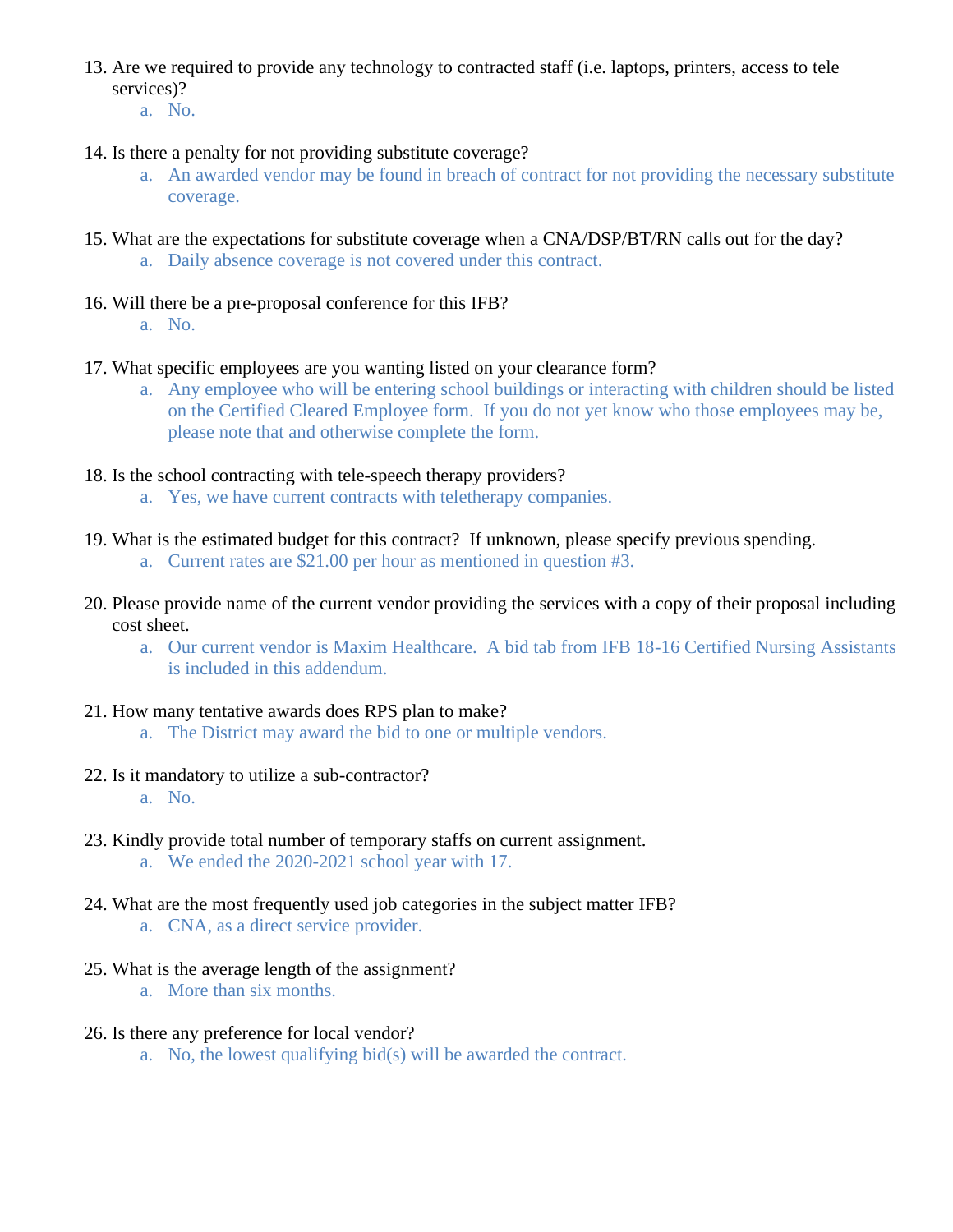- 27. Can you please change the IFB submission to email or portal only?
	- a. Bids can be submitted electronically through Bonfire or submitted as a hard copy. Hard copies may be dropped off in person or mailed to the address in the bid packet. All bids must be sealed and turned in prior to 2:00 PM on Tuesday, July 20, 2021.
- 28. Please provide specific format, list of forms/attachments required to be submitted and sections to be answered with the proposal.
	- a. This information is included in the bid packet.
- 29. Do we need to submit 1 hard copy original and 1 USB of the Proposal?
	- a. Electronically submitted bids do not require a hard copy. All other bids should include one hardcopy and one electronic copy on a flash drive/USB.
- 30. Please provide proposal checklist so to avoid compliance issues.
	- a. Checklist is included in the bid packet.
- 31. Is there any preference to Minority / Women Owned Business in evaluation of the proposal? a. No, the lowest qualifying bid(s) will be awarded the contract.
- 32. Is it mandatory to utilize Minority / Women Owned Business as a sub-contractor? If yes, please define subcontracting goals.
	- a. No.
- 33. If we are not minority, women and disabled-owned business, can we write Not Applicable and submit the *MINORITY, WOMEN and DISABLED-OWNED BUSINESS CONCERN REPRESENTATION form*?
	- a. The form allows you to check that each designation does or does not apply to you. Please complete the form as instructed in the bid packet.
- 34. As per the *Certified Cleared Employee List form*, can we just sign and notarize this as by now we are uncertain of which employees will be working on the project. Can we fill that information after award and just provide signed and notarized form for now so to avoid compliance?
	- a. Yes, please see response to question #17.
- 35. Will you be accepting redlines?
	- a. Redlining terms of the bid in your submission does not necessarily disqualify the bid, but the District requests that any requested changes be done so before bids are due so they can be addressed in an addendum for all bidders.
- 36. Is this a re-compete IFB?
	- a. No, this IFB has a wider scope than previous bids.
- 37. Would you be accepting references from public as well as commercial entities.
	- a. References are acceptable from both, but we would prefer references from organizations similar to RPS 205.
- 38. What would be the shift timings for the given positions?
	- a. 7:30 AM to 2:00 PM, 9:00 AM to 4:00 PM, and 8:30 AM to 3:30 PM.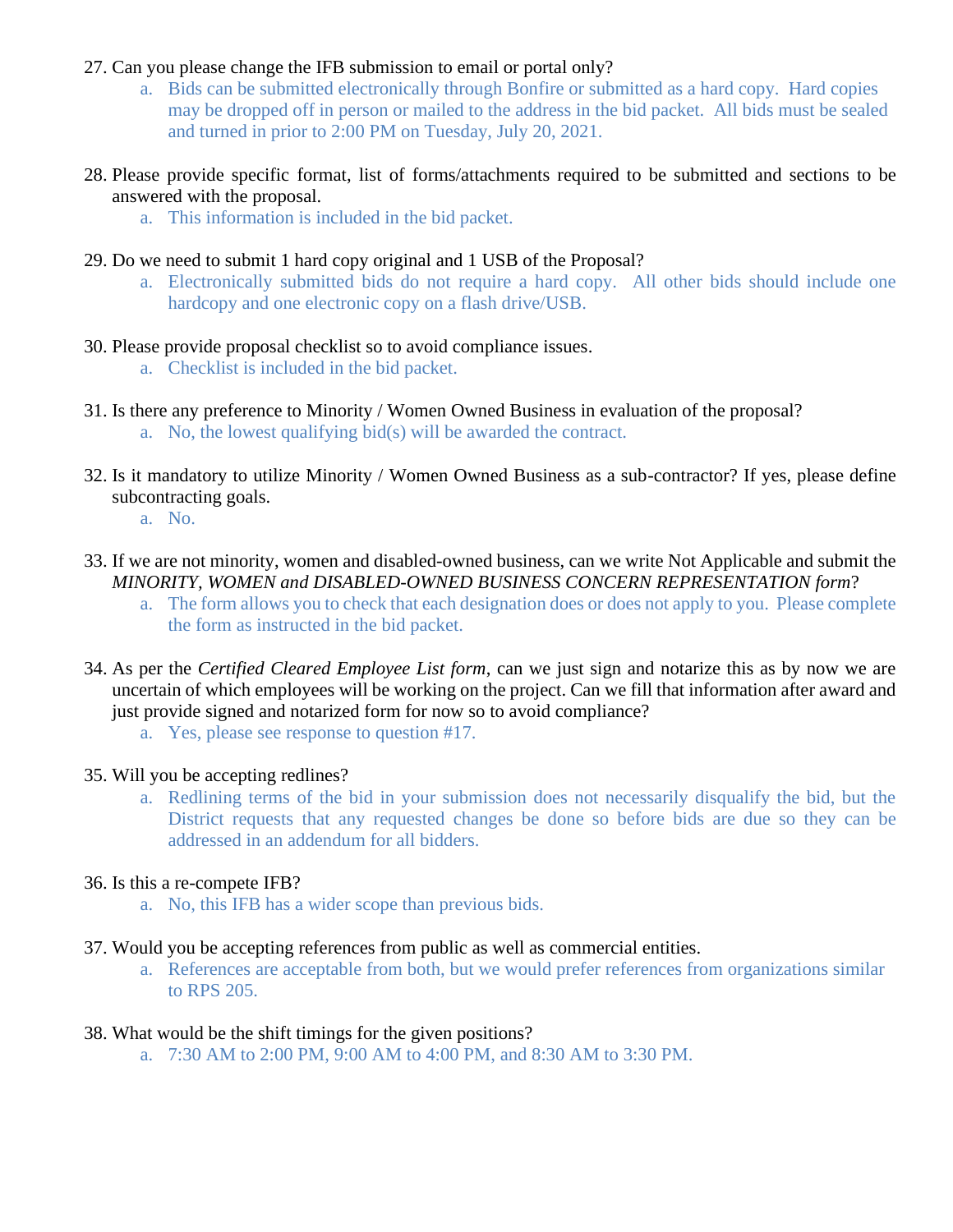- 39. Can you please provide job descriptions for each position listed in this IFB?
	- a. Job descriptions for self-contained paraprofessionals and registered nurses (1:1) are included in this addendum.
- 40. What are the minimum hours guaranteed per week for these positions?
	- a. 32.5 hours.
- 41. Will it be a 13-week assignment or longer?
	- a. Longer, as much as the entire school year and possibly summer school.
- 42. Do we need to provide a crisis rate besides the regular rate?
	- a. No.
- 43. Please confirm if we need to submit fully burdened hourly rate which includes markup and all other administrative taxes?
	- a. Yes, pricing should be all inclusive and be the hourly amount we would be invoiced for these services.
- 44. Please confirm if it is mandatory to submit a performance bond for execution of this contract.
	- a. Yes.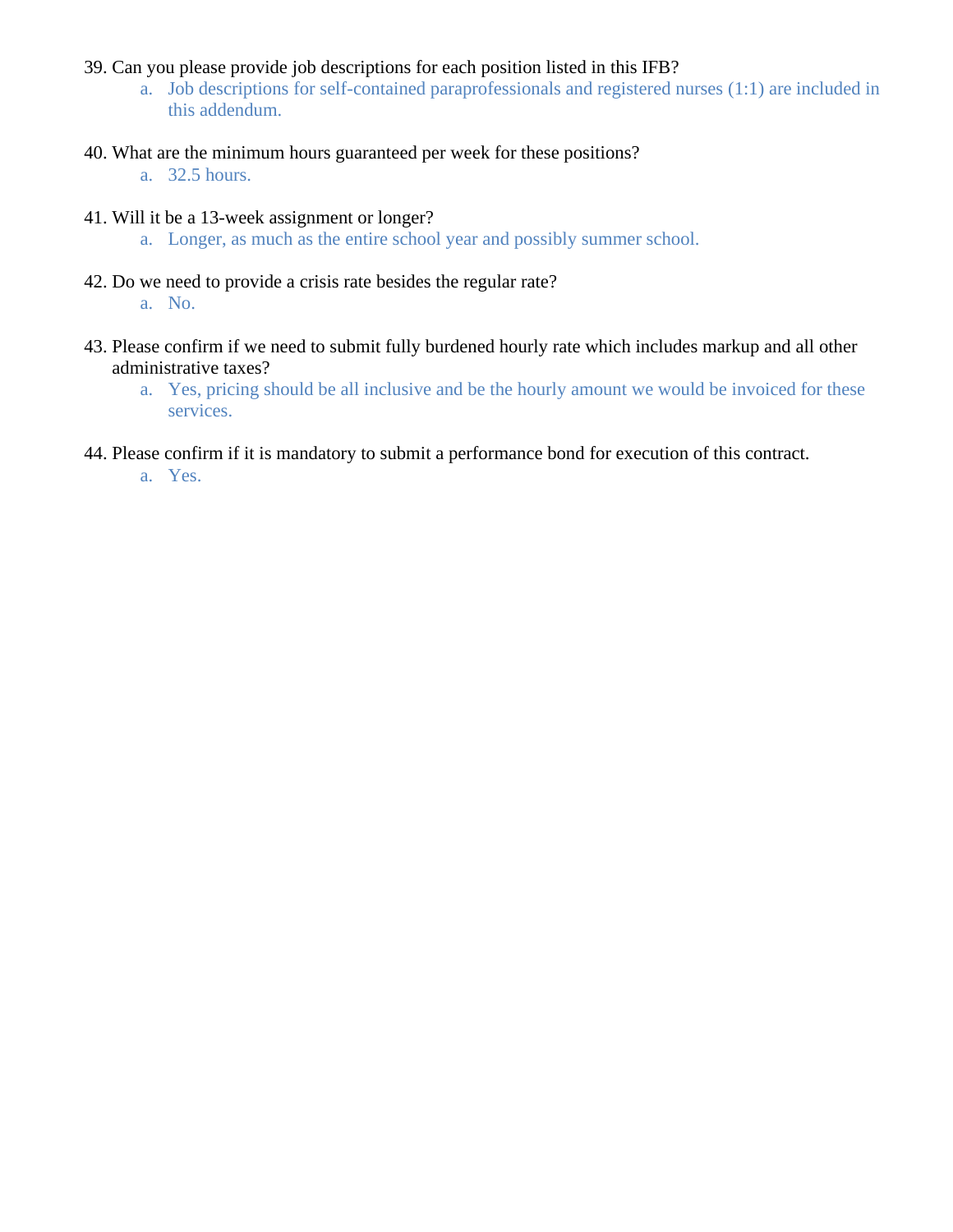| <b>ROCKFORD PUBLIC SCHOOLS</b>                |                        |                  |                      |
|-----------------------------------------------|------------------------|------------------|----------------------|
| <b>Bid 18-16 Certified Nursing Assistants</b> |                        |                  |                      |
| Due: Thursday, March 29, 2018                 |                        |                  |                      |
| Time: 2:00 pm (6th FL Conference Rm)          |                        |                  |                      |
|                                               |                        |                  |                      |
|                                               |                        | <b>Addendums</b> | <b>Required</b>      |
| <b>Vendor Name</b>                            | <b>Base Bid</b>        | <b>Received</b>  | <b>Documentation</b> |
| <b>Maxim Healthcare Services</b>              | \$21.95                | Y                | Y                    |
|                                               |                        |                  |                      |
| <b>Worldwide Travel Staffing</b>              | \$34.00                | Y                | Y                    |
| <b>EDU Healthcare</b>                         | \$23.05                | Y                | Y                    |
| <b>RCM Healthcare Sertvices</b>               | \$23.90                | Υ                | Y                    |
|                                               |                        |                  |                      |
|                                               |                        |                  |                      |
|                                               |                        |                  |                      |
|                                               |                        |                  |                      |
|                                               |                        |                  |                      |
|                                               |                        |                  |                      |
|                                               |                        |                  |                      |
|                                               |                        |                  |                      |
| <b>Bid Opening Official:</b>                  | <b>Dane Youngblood</b> |                  |                      |
| <b>Bid Recording Official:</b>                | <b>Casey Ramas</b>     |                  |                      |
|                                               |                        |                  |                      |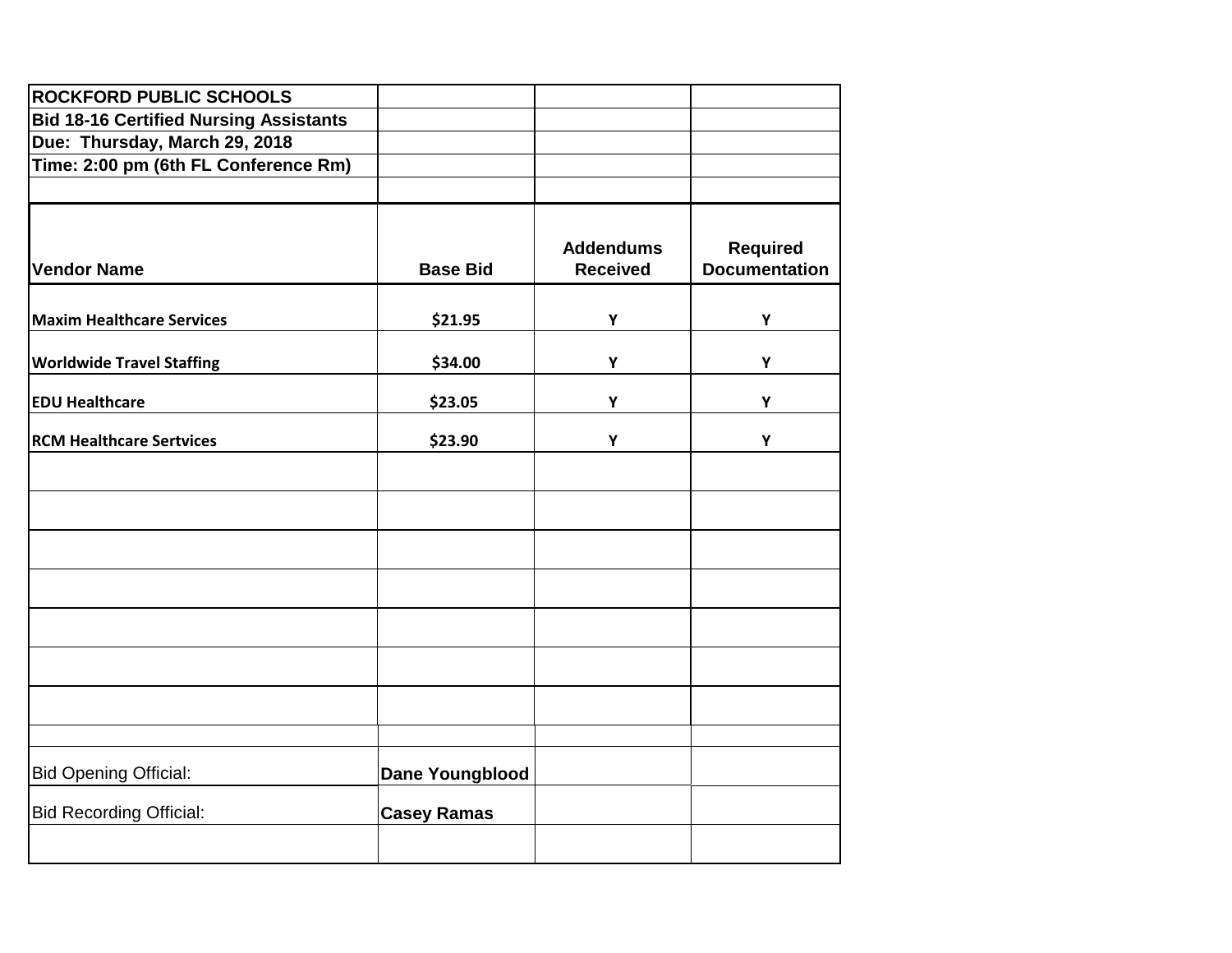### **ROCKFORD BOARD OF EDUCATION Job Description**

#### **JOB TITLE: Paraprofessional – Special Education**

### **Job Code: 2478 Department: Special Education Supervisor: Building Administrator, Special Education Administrator Date: June 15, 2000 FLSA Status: Non-Exempt**

**SUMMARY:** Working under supervision of the classroom teacher and other special education professionals. Carries out the educational programs developed by the special education teacher. Assists with special education students as requested by the building administrator.

#### **SUPERVISORY RESPONSIBILITIES**: None

#### **ESSENTIAL DUTIES AND RESPONSIBILITIES:**

- 1. Ensures that all actions are in concert with the Board policies as well as the mission statement, beliefs, objectives, and parameters found in the Board's strategic plan.
- 2. Participates in job training and professional growth opportunities in order to enhance ability to perform the essential functions of the job.
- 3. Performs other related duties as assigned for the purpose of ensuring an efficient and effective work environment.
- 4. Assist with classroom management and instruction, such as ...
	- A. Providing attention, direction and assistance to students when appropriate.
	- B. Communicating regularly with the teacher regarding daily plans and any observations.
	- C. Tutoring individuals.
	- D. Working in small groups with students.
	- E. Implementing teacher-planned activities for individuals and small groups of students.
	- F. Encouraging appropriate behavior.
	- G. Assisting in the implementation of the students' behavior management program.
	- H. Observing, recording and charting academic and behavioral progress.
	- I. Accompanying and/or assisting mainstreamed students in regular classrooms.
	- J. Serving as resource person for the substitute upon teacher absence.
	- K. Working with general education students and other special education students in the building when requested. However, arbitrary movement of personnel outside their assignments should be avoided.
	- L. Supervising your students first at free time, in corridors, lavatories, lunchroom, playground, etc. and then the general population.
	- M. Helping with field trips, school parties and club activities.
	- N. Escorting students to various locations in building.
	- O. Meeting, loading and unloading buses.
	- P. Helping evacuate students during fire drills.
- 5. Assist in classroom housekeeping, such as: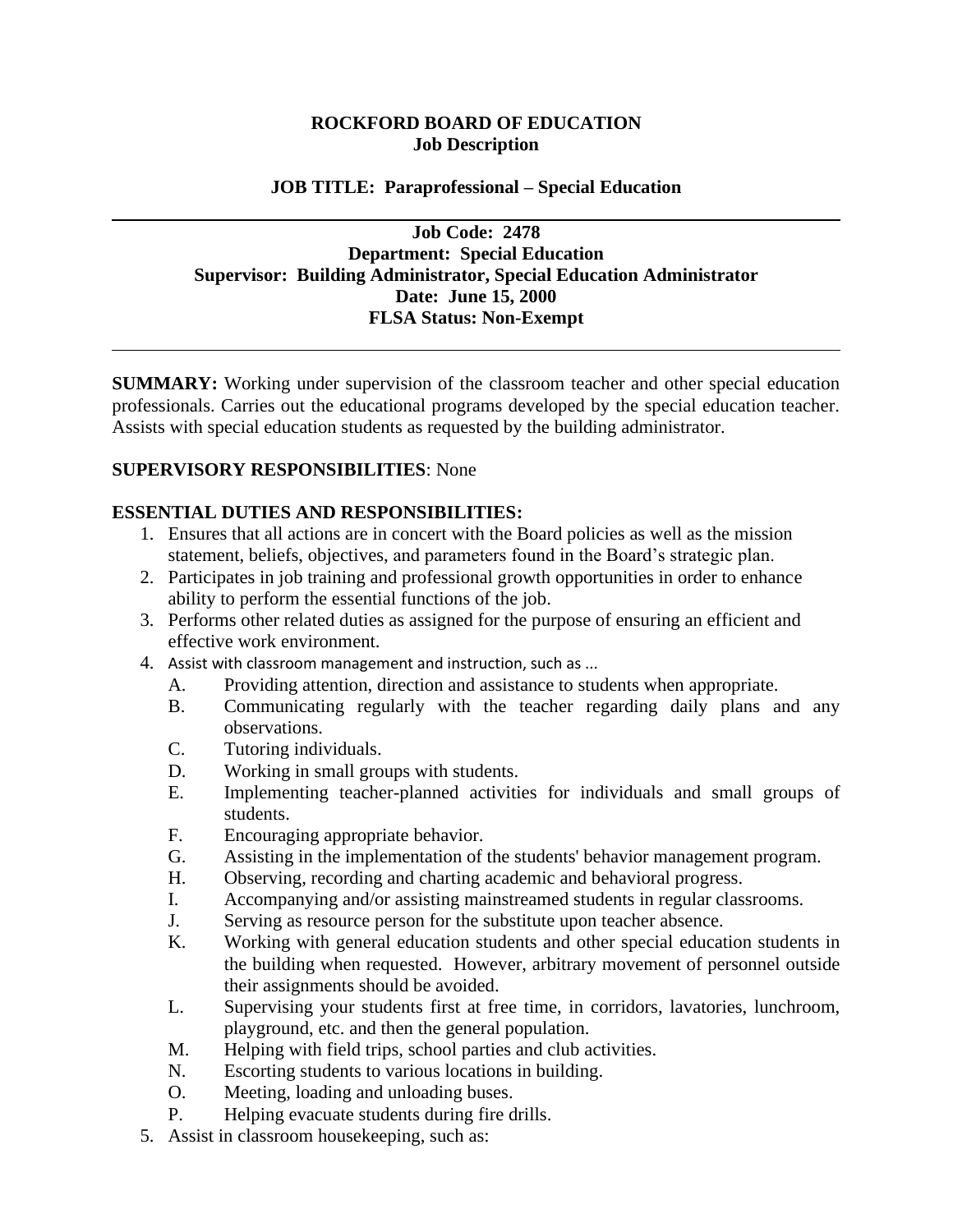- A. Collecting money and keeping records.
- B. Setting up room for conferences.
- C. Passing out paper and supplies.
- D. Assisting in set up, operation, and maintenance of equipment.
- E. Caring for lights, window shades, room temperature.
- F. Assist in maintaining an orderly and neat classroom environment.
- 6. Assist with physical needs of students, such as:
	- A. Toileting and diapering students between the ages of 3 and 21.
	- B. Helping student undress for swimming, participating in the pool and helping him/her get dressed afterward.
	- C. Assisting with lifting and positioning of students.
	- D. Feeding students at lunch time, carrying out prescriptive feeding programs which have been outlined by the occupational therapist for specific students after appropriate training and periodic monitoring has been implemented.
- 7. Participates in signing programs and other specialized programming when those methods are required to be utilized with students. i.e.
	- A. Communication systems i.e. signing, PEC's
	- B. Sensory motor
	- C. Work related activities

**QUALIFICATIONS:** Minimum High School Diploma/GED and Paraprofessional License issued by ISBE.

### **KNOWLEDGE, SKILLS AND ABILITIES:**

- 1. Ability to demonstrate qualities aligned to our core values of Character, Communication, Collaboration and Continuous Improvement.
- 2. Ability to lift up to 50 pounds.
- **3.** Must possess good oral, written and communication skills.

### **WORK CALENDAR:** 9 Months

**WORKING CONDITIONS:** Moderate in-district travel as well as intermittent in-state and outof-state travel. Intermittent prolonged and irregular hours of work.

**OTHER:** This job description describes duties and responsibilities which are representative of the nature and level of work assigned to the position. The identified duties and responsibilities are intended only as illustrations of the various types of work that may be performed. The omission of specific duties does not exclude them from the position.

The job description does not constitute an employment agreement between the school district and employee and is subject to change by the school district as the needs of the school district and requirements of the job change.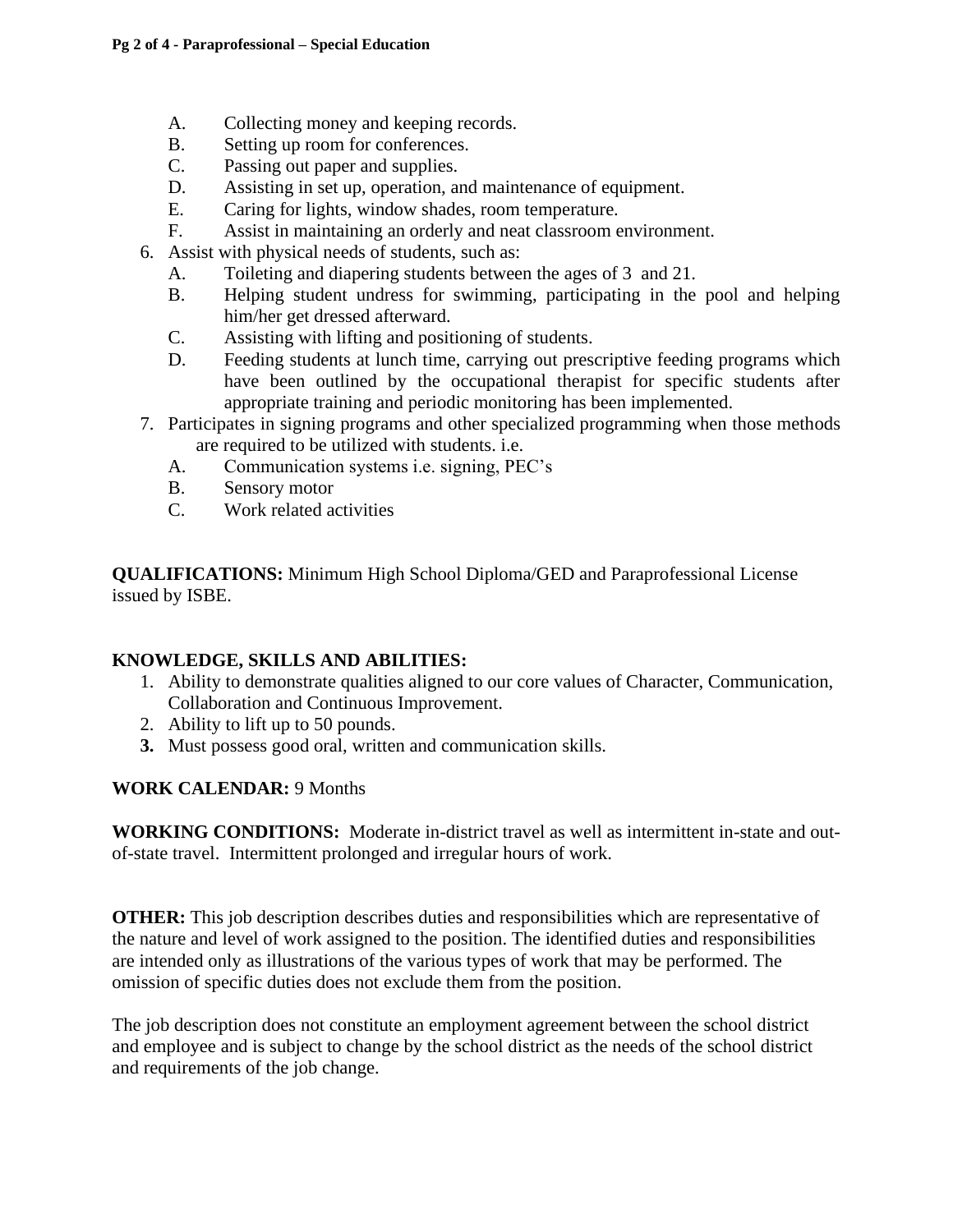# **Physical Aspects of the Position (Select all that apply)**

|     | <b>Climbing</b> – Ascending or descending ladders, stairs, scaffolding ramps, poles and the |  |
|-----|---------------------------------------------------------------------------------------------|--|
| 1.  | like, using feet and legs and/or hands and arms. Body agility is emphasized.                |  |
|     |                                                                                             |  |
| 2.  | <b>Balancing</b> – Maintaining body equilibrium to prevent falling when walking, standing   |  |
|     | or crouching on narrow, slippery or erratically moving surfaces.                            |  |
| 3.  | <b>Stooping</b> – Bending body downward and forward by bending spine at the waist.          |  |
| 4.  | Kneeling – Bending legs at knee to come to a rest on knee or knees.                         |  |
| 5.  | <b>Crouching</b> – Bending the body downward and forward by bending leg and spine.          |  |
| 6.  | <b>Crawling</b> – Moving about on hands and knees or hands and feet.                        |  |
| 7.  | <b>Reaching</b> – Extending hand(s) and arm(s) in any direction.                            |  |
| 8.  | <b>Standing</b> – Particularly for sustained periods of time.                               |  |
| 9.  | Walking - Moving about on foot to accomplish tasks, particularly for long distances.        |  |
| 10. | <b>Pushing</b> – using upper extremities to press against something with steady force order |  |
|     | to thrust forward, downward or outward.                                                     |  |
| 11. | <b>Pulling</b> – Using upper extremities to exert force in order to draw, drag, haul or tug |  |
|     | objects in a sustained motion.                                                              |  |
|     | Lifting – Raising objects from a lower to a higher position or moving objects               |  |
|     | horizontally from position to position. This factor is important if it occurs to a          |  |
| 12. | considerable degree and required the substantial use of upper extremities and back          |  |
|     | muscles.                                                                                    |  |
|     | Finger use – Picking, pinching, typing or otherwise working, primarily with the             |  |
| 13. | fingers rather than the whole hand or arm as in handling.                                   |  |
| 14. | Grasping - Applying pressure to an object with the fingers or palm.                         |  |
|     | Talking - Expressing or exchanging ideas by means of spoken word. Those activities          |  |
| 15. | in which you must convey detailed or spoken instructions to other workers accurately,       |  |
|     | loudly or quickly.                                                                          |  |
|     | <b>Hearing</b> – Perceiving the nature of sounds. Ability to receive detailed information   |  |
| 16. | through oral communication, and to make fine discriminations in sounds such as              |  |
|     | when making fine adjustments on machinery.                                                  |  |
|     | <b>Repetitive Motions – Substantial movements (motions) of the wrist, hands, and/or</b>     |  |
| 17. | fingers.                                                                                    |  |
|     |                                                                                             |  |

### **The Physical Requirements of the Position (Select one)**

|    | <b>Sedentary Work</b> – Exerting up to 10 pounds of force occasionally and/or negligible<br>amount of force frequently or constantly to lift, push, pull or otherwise move objects,<br>including the human body. Sedentary Work involves sitting most of the time. Jobs are<br>sedentary if walking and standing are required only occasionally and all other<br>sedentary criteria are met. |
|----|----------------------------------------------------------------------------------------------------------------------------------------------------------------------------------------------------------------------------------------------------------------------------------------------------------------------------------------------------------------------------------------------|
|    | <b>Light Work</b> – Exerting up to 20 pounds of force occasionally, and/or up to 10 pounds<br>of force frequently, and/or a negligible amount of force constantly to move objects. If<br>the use of arm and/or leg controls requires exertion of force greater than that for<br>sedentary work and the worker sits most of the time, the job is rate for Light Work.                         |
| 3. | <b>Medium Work</b> – Exerting up to 50 pounds of force occasionally, and/or up to 20                                                                                                                                                                                                                                                                                                         |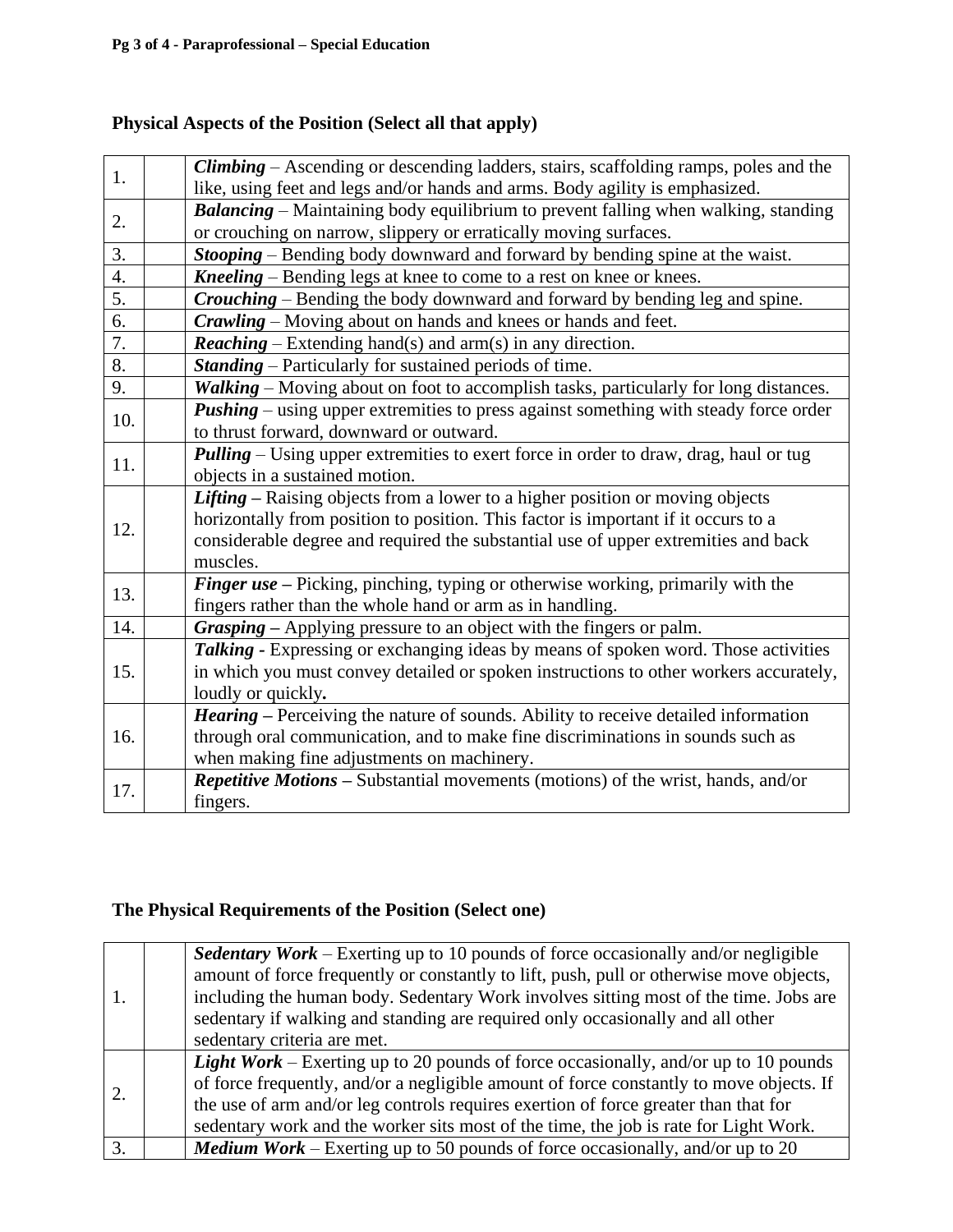#### **Pg 4 of 4 - Paraprofessional – Special Education**

|    | pounds of force frequently, and/or up to 10 pounds of force constantly to move                                                                                                                               |
|----|--------------------------------------------------------------------------------------------------------------------------------------------------------------------------------------------------------------|
|    | objects.                                                                                                                                                                                                     |
| 4. | <b>Heavy Work</b> - Exerting up to 100 pounds of force occasionally, and/or up to 50<br>pounds of force frequently, and/or up to 20 pounds of force constantly to move<br>objects.                           |
|    | <b>Very Heavy Work</b> – Exerting in excess of 100 pounds of force occasionally, and/or in<br>excess of 50 pounds of force frequently, and/or in excess of 20 pounds of force<br>constantly to move objects. |

### **The visual acuity requirements including color, depth perception and field of vision (Select all that apply)**

|  | <b>Machine Operations</b> – inspection, close assembly, clerical, administration. This is a<br>minimum standard for use with those whose work deals largely with preparing and<br>analyzing data and figures, accounting, transcription, computer terminal, extensive |
|--|-----------------------------------------------------------------------------------------------------------------------------------------------------------------------------------------------------------------------------------------------------------------------|
|  | reading, or visual inspection.                                                                                                                                                                                                                                        |
|  | <b>Mechanics</b> – Skilled tradespeople – This is a minimum standard for use with those                                                                                                                                                                               |
|  | whose work deals with machines such as power tools, lathes, and drills.                                                                                                                                                                                               |
|  | <b>Mobile Equipment</b> – This is a minimum standard for use with those who operate                                                                                                                                                                                   |
|  | cars, trucks, forklifts, cranes, and high equipment.                                                                                                                                                                                                                  |
|  | Other - This is a minimum standard based on the criteria of accuracy and neatness of                                                                                                                                                                                  |
|  | work for janitors, sweepers, etc.                                                                                                                                                                                                                                     |

### **The Conditions the Worker will be subject to in this position (Select all that apply)**

| The worker is subject to inside environment conditions.                              |
|--------------------------------------------------------------------------------------|
| The worker is subject to outside environment conditions.                             |
| The worker is subject to extreme heat or cold for periods of greater that one hour.  |
| The worker is subject to noise which would cause them to have to shout.              |
| The worker is subject to hazards: Includes a variety of physical conditions, such as |
| proximity to moving mechanical parts, electrical current, chemicals, etc.            |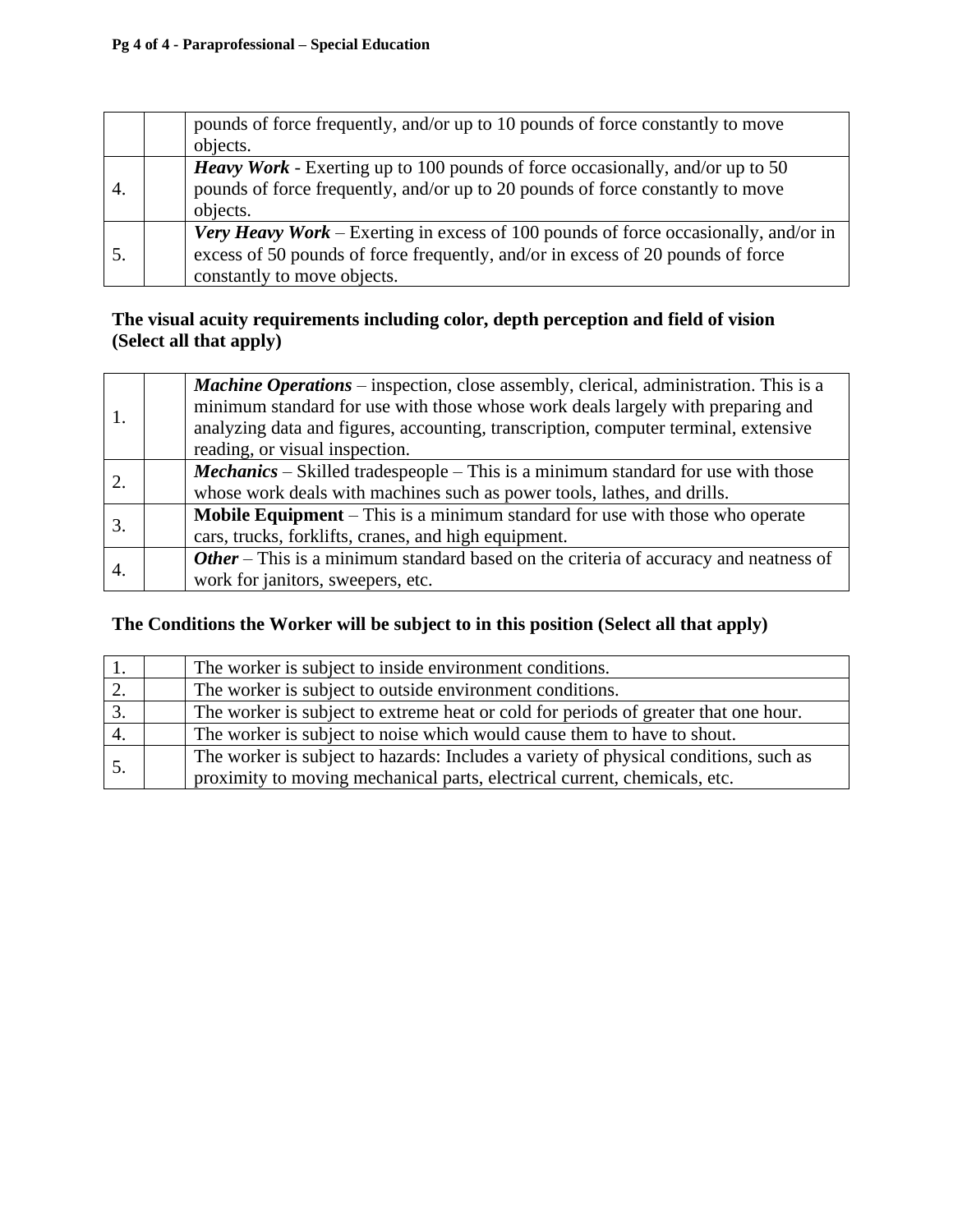#### **ROCKFORD PUBLIC SCHOOL DISTRICT #205 Job Description**

#### **Job Title: Registered Nurse (1 on 1) \_\_\_\_\_\_\_\_\_\_\_\_\_\_\_\_\_\_\_\_\_\_\_\_\_\_\_\_\_\_\_\_\_\_\_\_\_\_\_\_\_\_\_\_\_\_\_\_\_\_\_\_\_\_\_\_\_\_\_\_\_\_\_\_\_\_\_\_\_**

**Job Code: 9685 Department: Special Education Department – Health Services Supervisor: Health Services Supervisor Date: 04/30/2017 FLSA Status: Non-Exempt**

**\_\_\_\_\_\_\_\_\_\_\_\_\_\_\_\_\_\_\_\_\_\_\_\_\_\_\_\_\_\_\_\_\_\_\_\_\_\_\_\_\_\_\_\_\_\_\_\_\_\_\_\_\_\_\_\_\_\_\_\_\_\_\_\_\_\_\_\_\_\_**

**PURPOSE OF THE POSITION:** The primary function of this registered nurse is to work 1 on 1 with a medically fragile student, so the child can attend school and to provide for the student's health needs at the school site. In addition, participate in instructional program activities as a member of the instructional team under the guidance and direction of the teacher

#### **SUPERVISORY RESPONSIBILITIES:** None

**DUTIES AND RESPONSIBILITIES:** *To perform this job successfully, an individual must be able to perform each essential duty satisfactorily. The requirements listed below are representative of the knowledge, skill, and/or ability required. In addition to the requirements listed below, regular attendance is an essential function of this position.* 

- 1. Ensures that all actions are in concert with the Board policies as well as the mission statement, beliefs, objectives, and parameters found in the Board's strategic plan.
- 2. Participates in job training and professional growth opportunities in order to enhance ability to perform the essential functions of the job.
- 3. Performs other related duties as assigned for the purpose of ensuring an efficient and effective work environment.
- 4. Planning and Preparation
	- a. Ensures that written physician's order is on record prior to intervention.
	- b. Start the work day at the child's home; receive a verbal and/or written condition report from the parent, or health care provider who is in the home. At the end of the school day, provide a verbal and written report of the child's health to the caregiver that is in the home and 'report off' of work for the day.
	- c. Complete an equipment check before leaving the child's home. All equipment must be in good working order before leaving the home. Set up, operate and maintain child's specific equipment in the classroom and during transport to and from school.
- 5. Professional Responsibilities and Development
	- a. Complete and carry out an Individualized Health Care Plan based on the child's medical needs.
	- b. Work with the child's case manager or building administrator to complete an evacuation and an emergency plan for the school site. Assist with evacuating student during drills or emergency situation.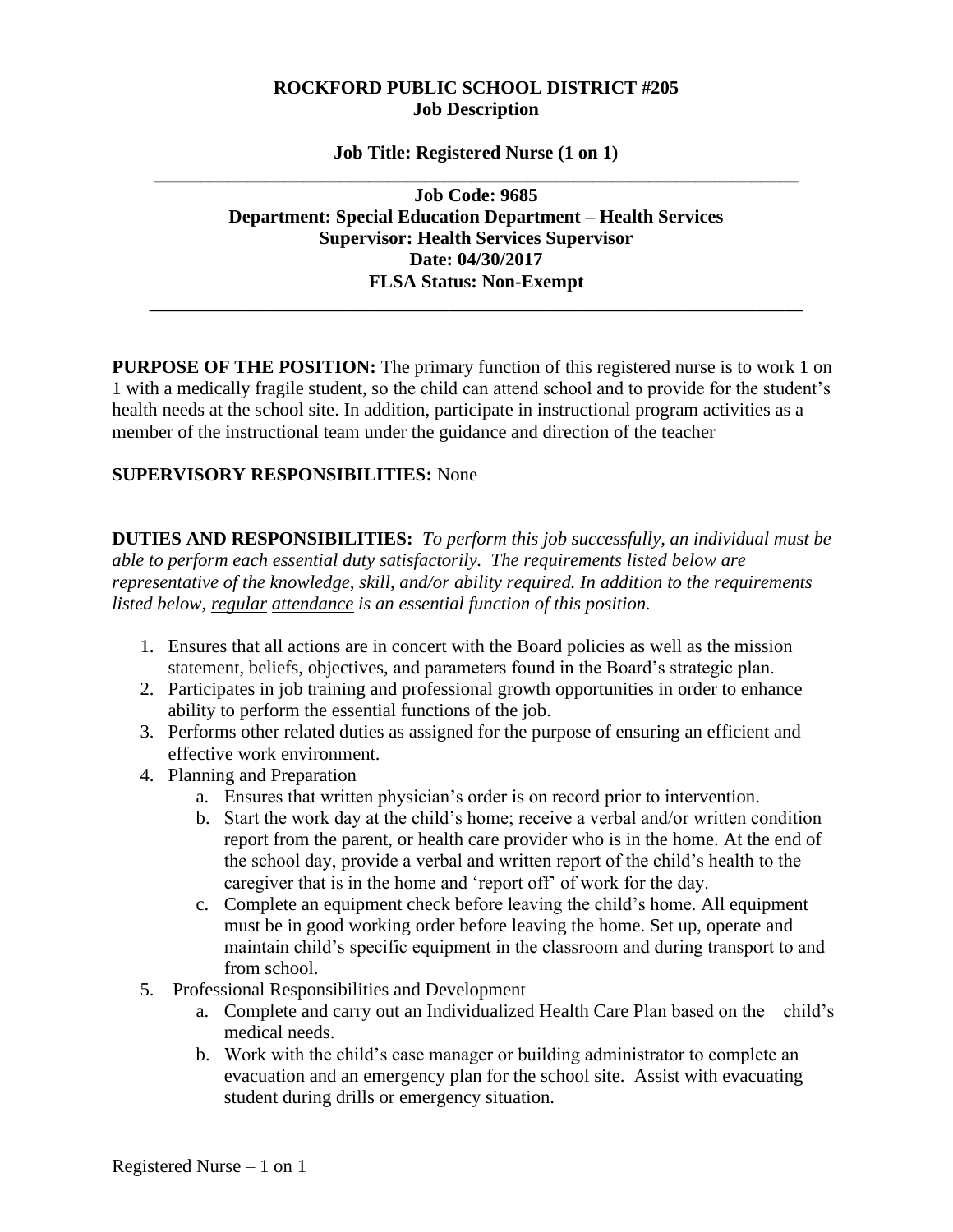- c. Conduct a health assessment upon arrival to the student's home to determine readiness for in-school participation.
- d. Responsible for carrying out student's individualized health care plan and delivery of first aid in accordance with established policy and procedures.
- e. Compiles monthly and annual records, reports, and statistical information and submits to immediate supervisor, as required by position.
- f. Maintains a daily log of student health condition and makes appropriate documentation on individual health card.
- g. Responsible for accurate entry of computerized data with regard to immunization dates, health examination, and medical condition codes.
- h. Ensure completion of accident reports for the student, if appropriate, in compliance with board policy.
- i. Utilizes Health Services provided to a student as a means of direct and indirect teaching to students in regards to first aide, health concerns, and health awareness.
- j. Administers medication, if prescribed, in compliance with state and board policies.
- k. Performs special procedures to the student, if ordered, by physician in accordance with standard medical practice.
- l. Maintains confidentiality regarding all school and health related issues.
- m. Assess and makes appropriate suspected child abuse/neglect referrals.
- n. Observes, evaluates, and reports to School Nurse, child's guardian, and child's physician the student's health status; reaction to drugs and treatment.
- o. Encourages attitude and actions that promote optimum growth and development for the student.
- p. Encourages appropriate behavior, implements student behavior management plan, if applicable.
- q. Utilizes appropriate communication with student such as: signing, PEC, sensory motor, and other such related communication tools.
- r. Follows District 205 Health Service Manual in regards to Policies and Procedures.
- s. Assumes other duties as delegated by Health Services Supervisor, who may make adjustments in the above-outlined scope of responsibilities.
- t. Carries out such additional duties as required or as conditions necessitate.
- 6. Assessment/Evaluation
	- a. Assessment, observation, and implementation of health needs and safety procedures during transportation to and from school, at community training sites, and while on Field Trips. Use medical interventions as needed.
- 7. Consultation
	- a. Maintains regular communication with teachers and other school personnel in order that cooperative action will meet the needs of the student.
	- b. Assist with classroom management and instruction, such as:
		- i. Providing attention, direction, and assistance to student when appropriate.
		- ii. Communicate regularly with teacher regarding daily plans and observations.
		- iii. Implement teacher-planned activities for the student.
		- iv. Observes, records, and charts academic and behavioral progress.
		- v. Assist student outside the classroom, such as: escort student to various locations in building.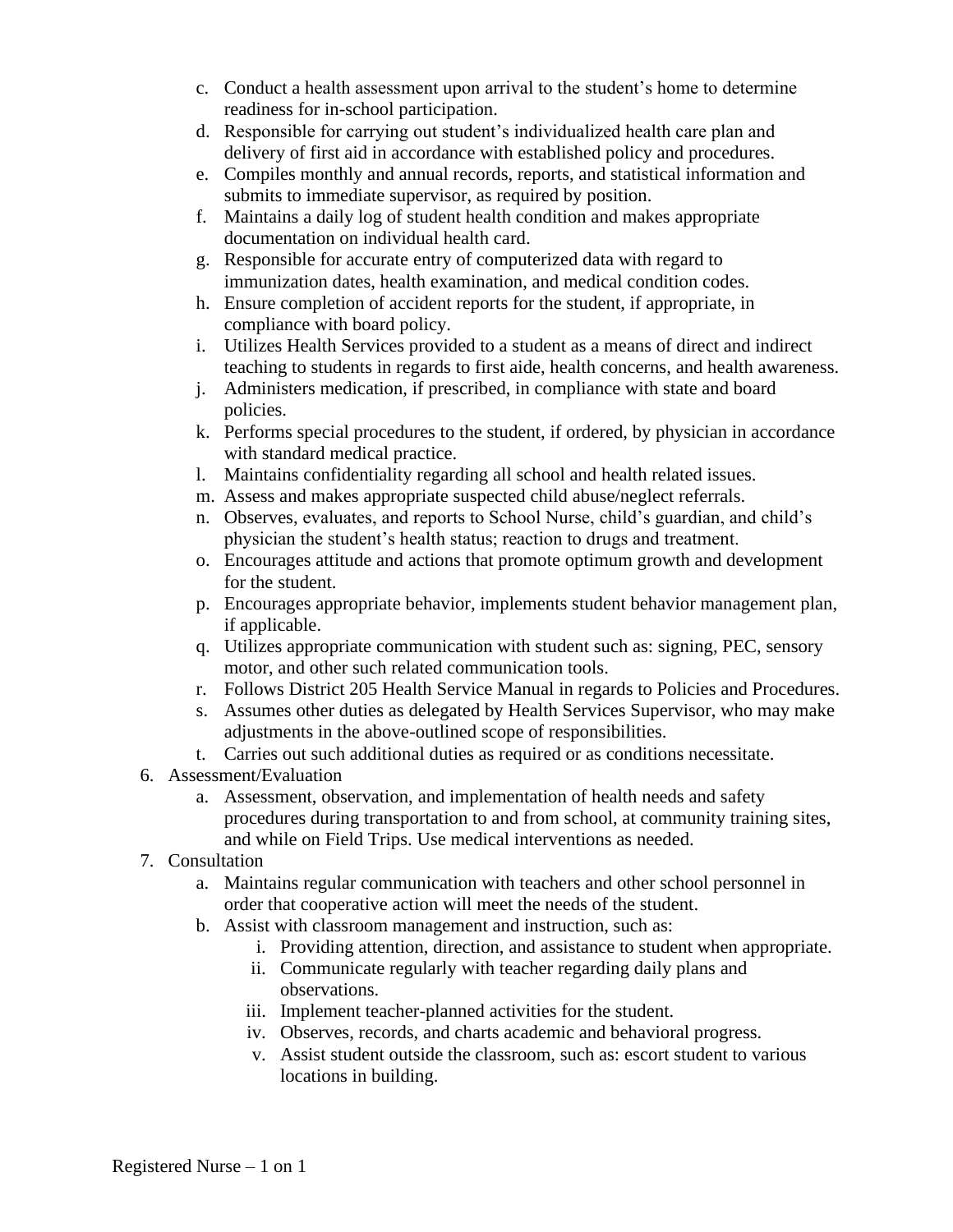- c. Acts as liaison to community agencies and in discussion about future planning for student.
- d. Consults with caregivers in the home or at the school regarding the health of the student.
- e. Helps the family accept responsibility for providing care, evaluating the urgency and complexity of needs as a basis for action or referral.
- f. Helps the student accept and adjust positively to their physical, emotional and social limitations; help parents and school personnel understand and accept children with limitations.
- 8. Administration/Management
	- a. Communicates with the supervising therapist in a timely manner when concerns arise.
	- b. Observes the school environment for safety hazards and sanitary conditions and reports deficiencies to building principal.
	- c. Maintains an orderly and neat classroom environment. Consideration for adequate lighting, room temperature.
	- d. Interprets to the School Nurse, child's guardian, and physician factors in the school environment that might negatively affect the child's health.
	- e. Provides avenues of communication for student and family with regard to school policies and medical condition.
- 9. Physical care needs
	- a. Assist with physical needs of students, such as:
	- b. Toileting and diapering students between the ages of 3-21 years.
	- c. Helping student undress for swimming, participating in the pool and helping him/her get dressed afterward.

### **QUALIFICATIONS:**

Must be a professional registered nurse licensed within the State of Illinois. Pediatric experience preferred. Must be trained in CPR and airway management with a willingness to become CPR Instructor for the American Heart Association.

### **KNOWLEDGE, SKILLS AND ABILITIES:**

- 1. Ability to demonstrate qualities aligned to our core values of Character, Communication, Collaboration and Continuous Improvement.
- 2. Must be a professional registered nurse licensed within the State of Illinois.
- 3. Trained in CPR and airway management with a willingness to become CPR Instructor for the American Heart Association.
- 4. Pediatric experience preferred.
- 5. Nurses should demonstrate an excellent knowledge of nursing assessment, communication, and mediation skills.
- 6. Some specialized training may be required to assist in meeting the academic needs of the student. Should additional training be required to assist special education students, it will be at no cost to the employee.

### **WORKING CONDITIONS:**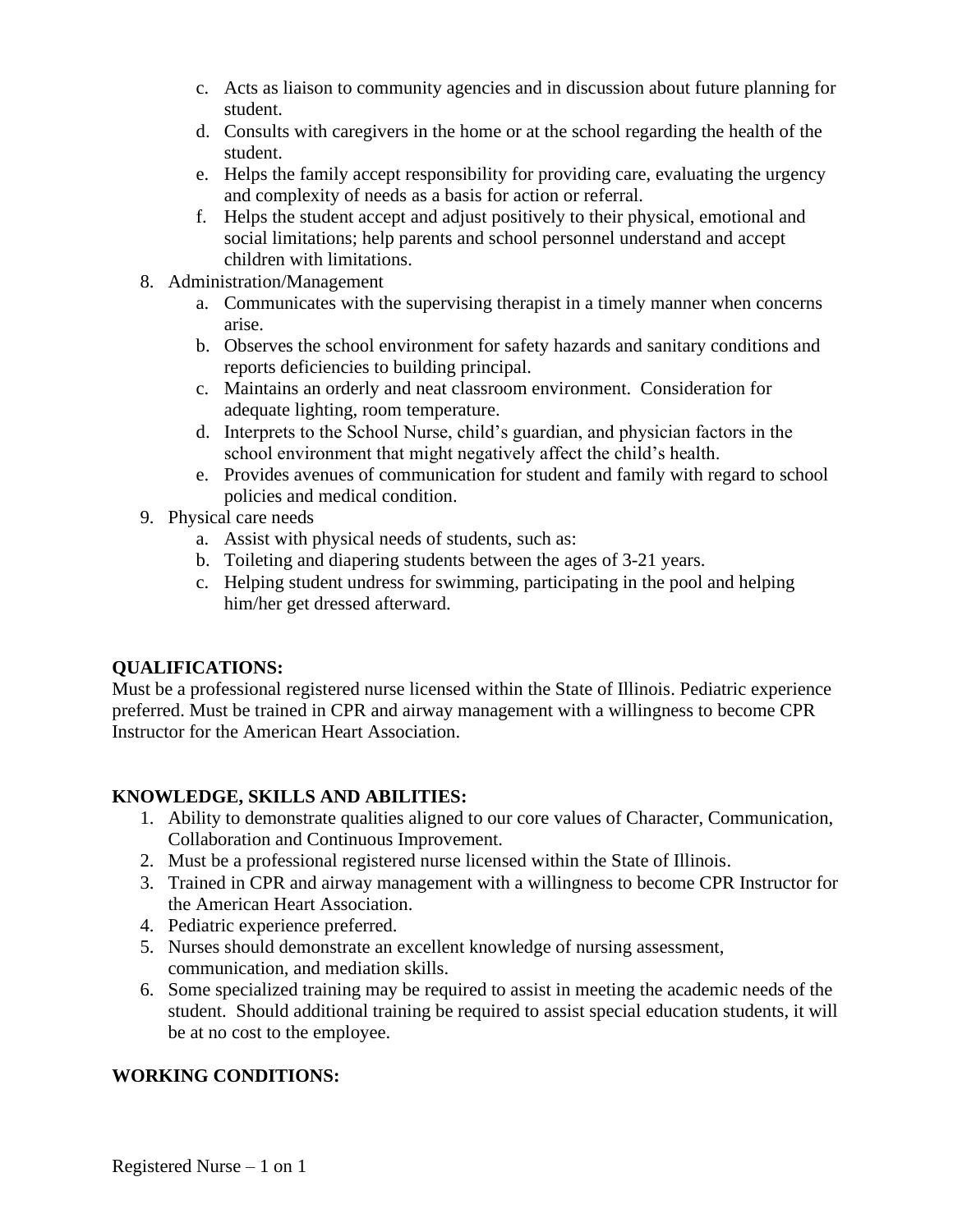Moderate in-district travel as well as intermittent in-state and out-of-state travel. Intermittent prolonged and irregular hours of work. Ability to lift up to 50 pounds.

### **PERFORMANCE STANDARDS:**

- Maintain license and professional standards of practice.
- A registered nurse shall be considered to be competent when he/she consistently demonstrates the ability to transfer scientific knowledge from social, biological and physical sciences in applying the nursing process.
- The practice as a registered professional nurse means the full scope of nursing, with or without compensation, that incorporates caring for all patients in all settings, through nursing standards recognized by the Department, and includes, but is not limited to, all of the following:
	- o The comprehensive nursing assessment of the health status of patients that addresses changes to patient conditions
	- $\circ$  The development of a plan of nursing care to be integrated within the patientcentered health care plan that establishes nursing diagnoses and setting goals to meet identified health care needs, determining nursing interventions, and implementation of nursing care through the execution of nursing strategies and regimens ordered or prescribed by authorized healthcare professionals.
	- o The administration of medication and provision of nursing interventions to implement the plan of care.
	- o The provision for the maintenance of safe and effective nursing care rendered directly or through delegation.
	- o Advocating for patients. The evaluation of responses to interventions and the effectiveness of the plan of care.
	- o Communicating and collaborating with other health care professionals.
	- o The procurement and application of new knowledge and technologies.
	- o The provision of health education and counseling.
	- o Participating in development of policies, procedures, and system to support patient safety. (225 ILCS 65/60-35) (Source: P.A. 95-639, eff. 10-5-07.)

### **OTHER:**

This job description describes duties and responsibilities which are representative of the nature and level of work assigned to the position. The identified duties and responsibilities are intended only as illustrations of the various types of work that may be performed. The omission of specific duties does not exclude them from the position.

The job description does not constitute an employment agreement between the school district and employee and is subject to change by the school district as the needs of the school district and requirements of the job change.

### **Physical Aspects of the Position (Select all that apply)**

|  | <b>Climbing</b> $-$ Ascending or descending ladders, stairs, scaffolding ramps, poles and the<br>like, using feet and legs and/or hands and arms. Body agility is emphasized. |
|--|-------------------------------------------------------------------------------------------------------------------------------------------------------------------------------|
|  | Balancing - Maintaining body equilibrium to prevent falling when walking, standing                                                                                            |
|  | or crouching on narrow, slippery or erratically moving surfaces.                                                                                                              |
|  | <b>Stooping</b> – Bending body downward and forward by bending spine at the waist.                                                                                            |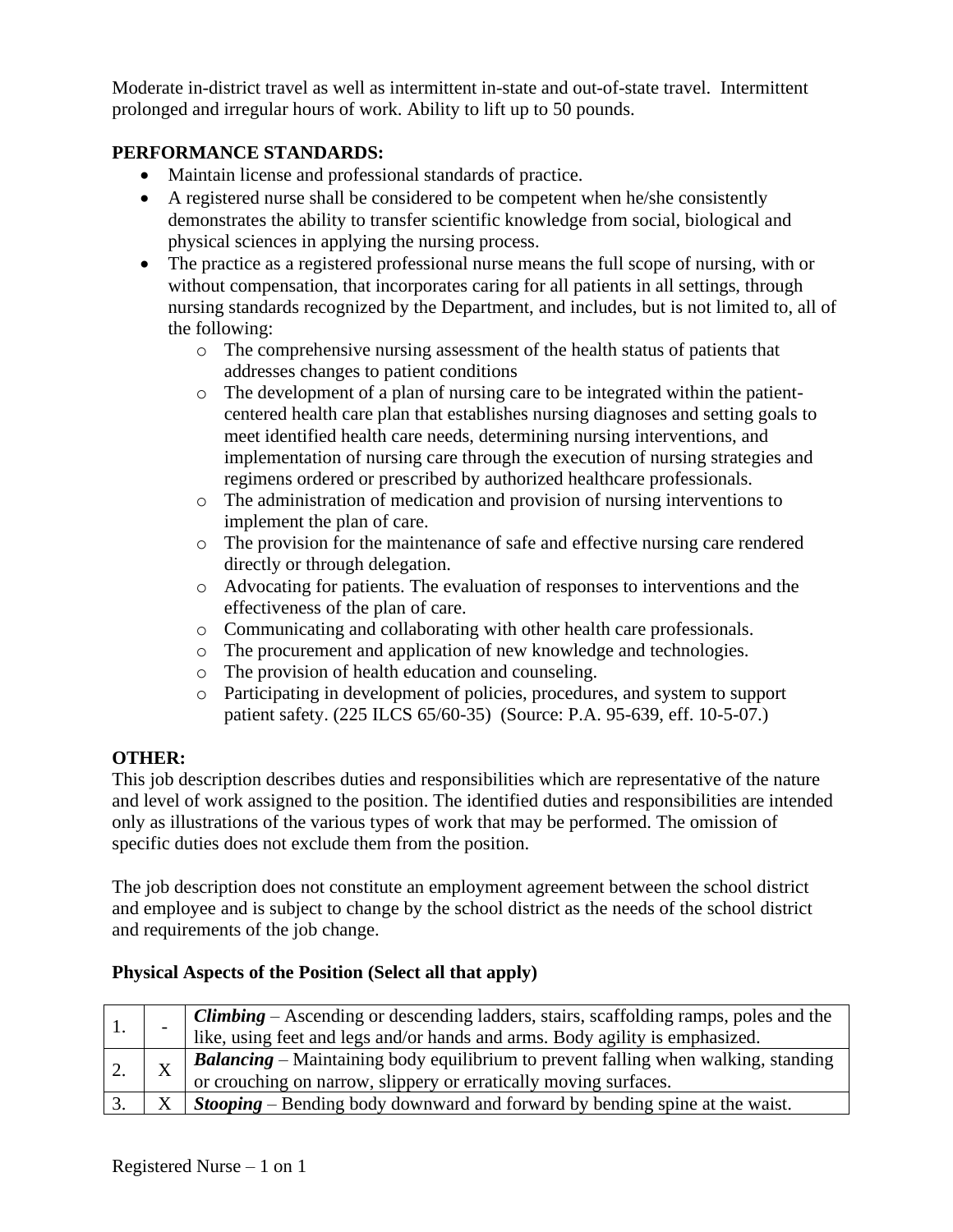| 4.  | X                 | <b>Kneeling</b> – Bending legs at knee to come to a rest on knee or knees.                                                                                                                                                                                            |
|-----|-------------------|-----------------------------------------------------------------------------------------------------------------------------------------------------------------------------------------------------------------------------------------------------------------------|
| 5.  | X                 | <b>Crouching</b> – Bending the body downward and forward by bending leg and spine.                                                                                                                                                                                    |
| 6.  |                   | <b>Crawling</b> – Moving about on hands and knees or hands and feet.                                                                                                                                                                                                  |
| 7.  | X                 | <b>Reaching</b> – Extending hand(s) and arm(s) in any direction.                                                                                                                                                                                                      |
| 8.  | X                 | <b>Standing</b> – Particularly for sustained periods of time.                                                                                                                                                                                                         |
| 9.  | X                 | Walking – Moving about on foot to accomplish tasks, particularly for long distances.                                                                                                                                                                                  |
| 10. | X                 | <b>Pushing</b> – using upper extremities to press against something with steady force order<br>to thrust forward, downward or outward.                                                                                                                                |
| 11. | $\mathbf{X}$      | <b>Pulling</b> – Using upper extremities to exert force in order to draw, drag, haul or tug<br>objects in a sustained motion.                                                                                                                                         |
| 12. | X                 | Lifting – Raising objects from a lower to a higher position or moving objects<br>horizontally from position to position. This factor is important if it occurs to a<br>considerable degree and required the substantial use of upper extremities and back<br>muscles. |
| 13. | X                 | <b>Finger use</b> – Picking, pinching, typing or otherwise working, primarily with the<br>fingers rather than the whole hand or arm as in handling.                                                                                                                   |
| 14. | X                 | Grasping – Applying pressure to an object with the fingers or palm.                                                                                                                                                                                                   |
| 15. | X                 | Talking - Expressing or exchanging ideas by means of spoken word. Those activities<br>in which you must convey detailed or spoken instructions to other workers accurately,<br>loudly or quickly.                                                                     |
| 16. | $X_{\mathcal{C}}$ | <b>Hearing</b> – Perceiving the nature of sounds. Ability to receive detailed information<br>through oral communication, and to make fine discriminations in sounds such as<br>when making fine adjustments on machinery.                                             |
| 17. | X                 | <b>Repetitive Motions – Substantial movements (motions) of the wrist, hands, and/or</b><br>finders.                                                                                                                                                                   |

# **The Physical Requirements of the Position (Select one)**

| 1. |   | <b>Sedentary Work</b> – Exerting up to 10 pounds of force occasionally and/or negligible<br>amount of force frequently or constantly to lift, push, pull or otherwise move objects,<br>including the human body. Sedentary Work involves sitting most of the time. Jobs are<br>sedentary if walking and standing are required only occasionally and all other<br>sedentary criteria are met. |
|----|---|----------------------------------------------------------------------------------------------------------------------------------------------------------------------------------------------------------------------------------------------------------------------------------------------------------------------------------------------------------------------------------------------|
| 2. |   | <b>Light Work</b> – Exerting up to 20 pounds of force occasionally, and/or up to 10 pounds<br>of force frequently, and/or a negligible amount of force constantly to move objects. If<br>the use of arm and/or leg controls requires exertion of force greater than that for<br>sedentary work and the worker sits most of the time, the job is rate for Light Work.                         |
| 3. | X | <b>Medium Work</b> – Exerting up to 50 pounds of force occasionally, and/or up to 20<br>pounds of force frequently, and/or up to 10 pounds of force constantly to move<br>objects.                                                                                                                                                                                                           |
| 4. |   | <i>Heavy Work</i> - Exerting up to 100 pounds of force occasionally, and/or up to 50<br>pounds of force frequently, and/or up to 20 pounds of force constantly to move<br>objects.                                                                                                                                                                                                           |
| 5. |   | <b>Very Heavy Work</b> – Exerting in excess of 100 pounds of force occasionally, and/or in<br>excess of 50 pounds of force frequently, and/or in excess of 20 pounds of force<br>constantly to move objects.                                                                                                                                                                                 |